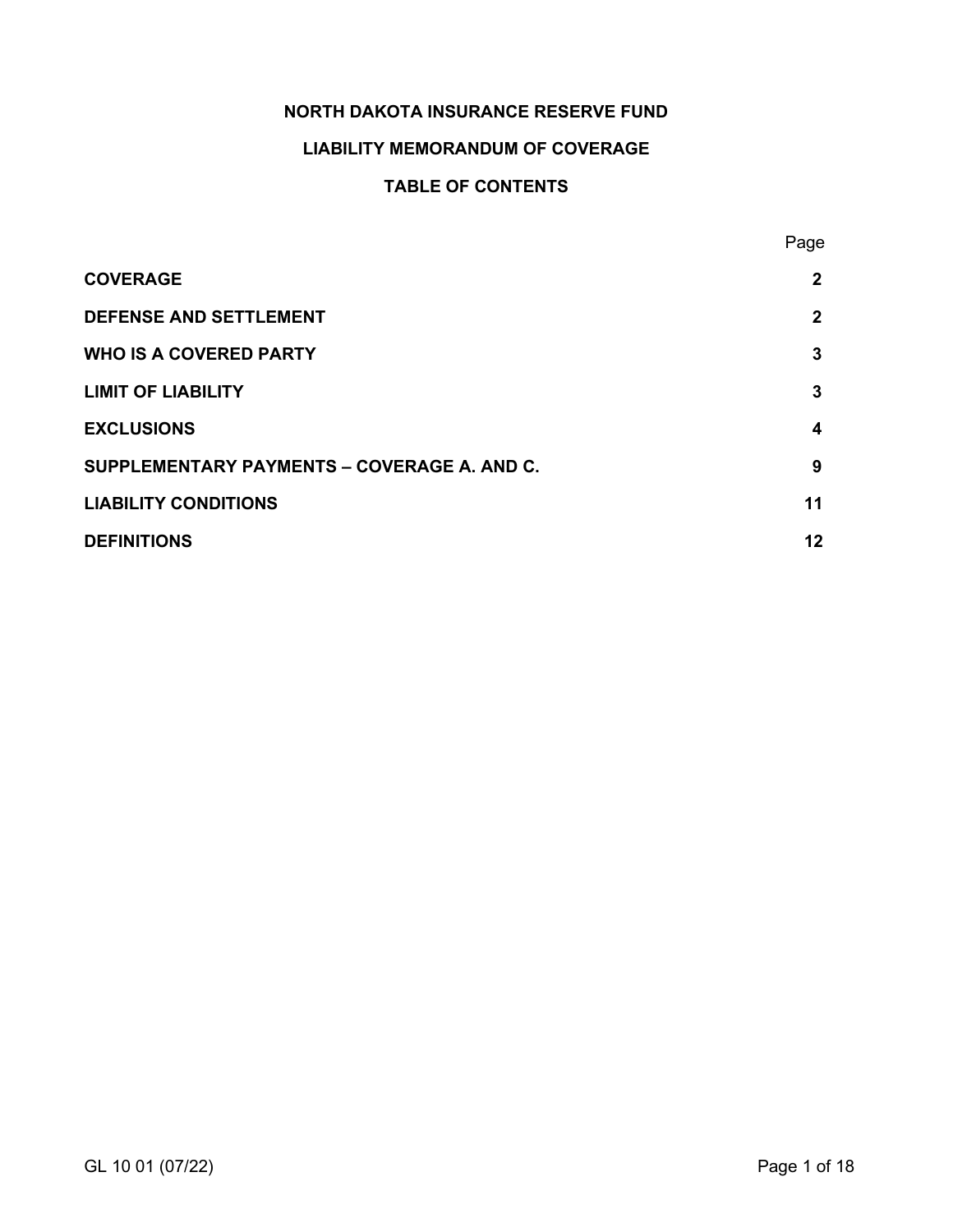# **NORTH DAKOTA INSURANCE RESERVE FUND**

# **LIABILITY MEMORANDUM OF COVERAGE**

Various provisions in this memorandum restrict coverage. Read the entire memorandum carefully to determine your rights.

Throughout this memorandum the words "you" and "your" refer to the Named Member shown in the Declarations. The words "we", "us", and "our" refer to the North Dakota Insurance Reserve Fund (NDIRF).

Words or phrases that appear in quotation marks have special meanings. Refer to **SECTION VIII – DEFINITIONS.**

This Memorandum of Coverage does not constitute an insurance policy or insurance contract within the meaning of Chapter 32-12.1 of the North Dakota Century Code. The limit of liability afforded to the Named Member under this Memorandum is that specified by Chapter 32-12.1-03(2) of the North Dakota Century Code for any number of claims arising from any single "occurrence" regardless of the number of political subdivisions, or employees of such political subdivisions, which are involved in that "occurrence." A political subdivision may not be held liable, or be ordered to indemnify an employee held liable, for punitive or exemplary damages. The limit of liability shown in the declarations applies in the event of a judicial determination that the statutory limit of liability is not applicable to a specific "occurrence." The NDIRF is a self-insurance pool within the meaning of Chapter 26.1-23.1-02 of the North Dakota Century Code. Membership in the NDIRF does not constitute any form of waiver, modification, or limitation of your right to any immunity or limitation of liability that is available with respect to a particular claim or "suit."

The phrase "covered party" means any organization or person qualifying as such under **SECTION III – WHO IS A COVERED PARTY.**

# **I. COVERAGE**

Subject to the terms and conditions contained in this Liability Memorandum of Coverage, we will pay those sums that a "covered party" becomes legally obligated to pay as damages, except punitive or exemplary damages, because of:

# **COVERAGE A – "PERSONAL INJURY" AND "PROPERTY DAMAGE" LIABILITY;**

# **COVERAGE B – "MEDICAL PAYMENTS"; or**

# **COVERAGE C – "GOVERNANCE LIABILITY"**

caused by an "occurrence."

# **II. DEFENSE AND SETTLEMENT**

We have the right and duty to defend any claim or "suit" against a "covered party" seeking damages on account of "personal injury" liability, "property damage" liability, or "governance liability" or any combination thereof, however:

- A. The amount we will pay for damages is limited as described in SECTION IV LIMIT OF LIABILITY;
- B. We may investigate and settle any claim or "suit" at our discretion; and
- C. Our right and duty to defend ends when we have used up the applicable limit of liability in the payment of judgments or settlements.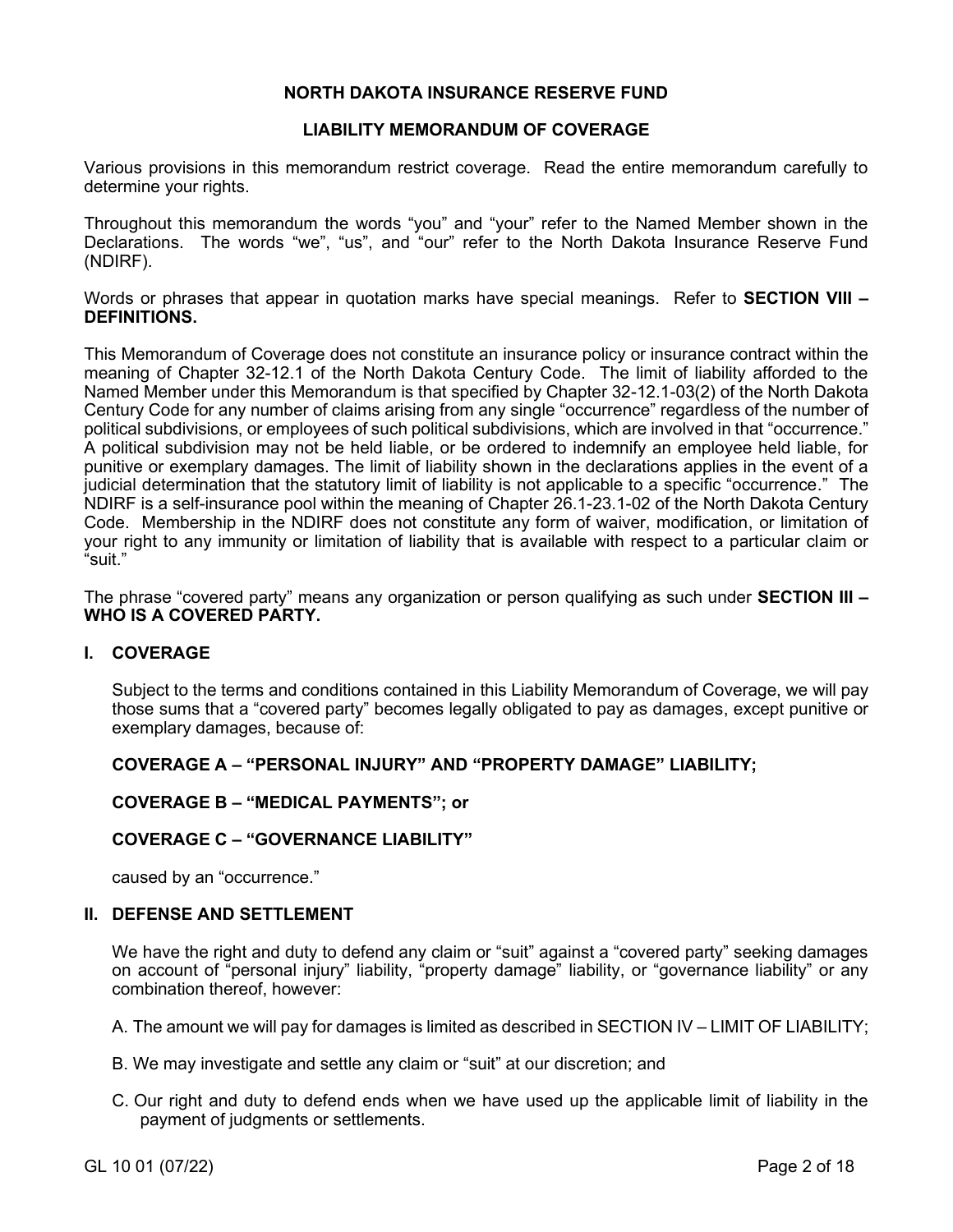"Defense costs" are payable in addition to the applicable limit of liability. Our responsibility to pay "defense costs" arises only from and after the time we are notified by you of any claim or "suit." **SEE SECTION VII., B. OF THIS LIABILITY MEMORANDUM OF COVERAGE FOR YOUR DUTY TO PROMPTLY NOTIFY US OF A CLAIM OR "SUIT."** We have no obligation or responsibility to pay "defense costs" which have been paid or incurred by you prior to the time you notify us of a claim or "suit." At our sole discretion, we may reimburse you for "defense costs" paid or incurred by you prior to the time you have notified us of a claim or "suit", if we, in our sole discretion, find good cause for your delay in promptly notifying us of the claim or "suit."

# **III. WHO IS A COVERED PARTY**

"Covered Party" means:

# A. You;

- B. Your past or present "employee", individual elected or appointed official, or individual serving as a "volunteer", while acting for you or on your behalf;
- C. Your present "employee", individual official, or individual serving as a "volunteer", while rendering aid or assistance necessary or helpful to other persons who have been injured or are ill as the result of an accident, illness, or trauma; and
- D. Any commission, agency, board, district, authority, or similar entity which operates under your control, including their "employees", officials, and "volunteers" while acting for them or on their behalf.

However, an independent contractor is not a "covered party."

### **IV. LIMIT OF LIABILITY**

- A. The Limit of Liability shown in the Declarations and the rules set below fix the most we will pay regardless of the number of:
	- 1. "Covered parties";
	- 2. Claims made or "suits" brought;
	- 3. Persons or organizations making claims or bringing "suits"; or
	- 4. Coverage involved.
- B. The maximum limit of liability under any single coverage is the most we will pay, per "occurrence", for all liability.
- C. In determining our limit of liability all injury, damages, and loss arising out of continuous or repeated exposure to substantially the same general conditions will be considered as arising out of one "occurrence."
- D. An "occurrence" taking place over more than one Coverage Period shall be deemed to have taken place during the Coverage Period when the "occurrence" began and shall be treated as a single "occurrence" during such coverage period.
- E. The limit of liability for any claim or "suit":
	- 1. Seeking non-pecuniary or injunctive relief is \$100,000; or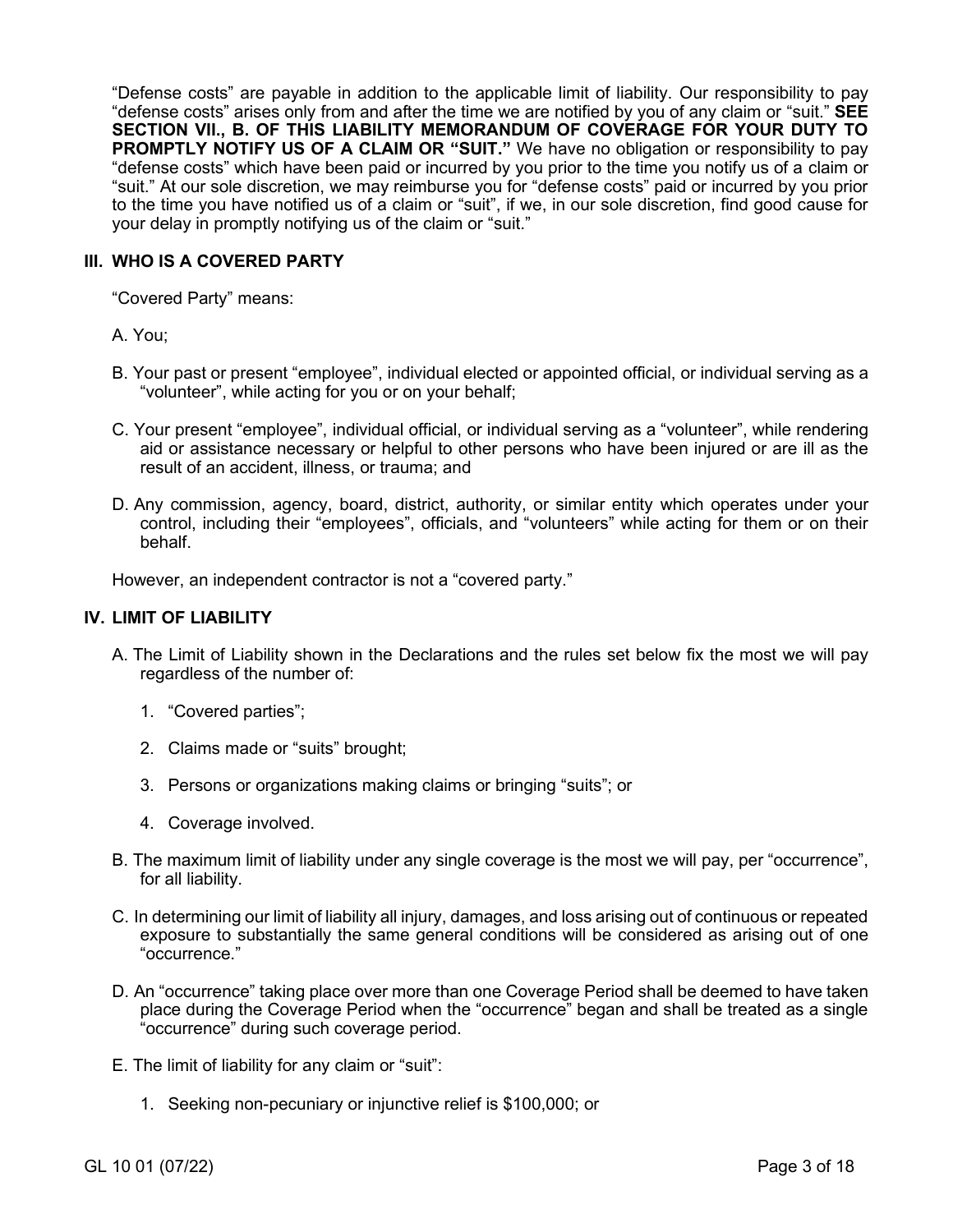2. Commenced as a formal proceeding by the filing of a petition with the Disciplinary Board of The North Dakota Supreme Court including any appeal from a decision by such board against your "employee" or elected official is \$50,000 for all petitions and appeals filed during the Memorandum Period.

The limitations set forth in this section include but are not limited to, "defense costs" and court awarded plaintiff's attorney's fees, and costs which you become legally obligated to pay.

- F. In determining our limit of liability, all "personal injury" liability, "property damage" liability, and "governance liability" claims or "suits" brought as a result of actions taken, or decisions made, in preparation for, response to, or as a result of a natural disaster will be considered as arising out of one "occurrence."
- G. Court awarded plaintiff attorneys' fees or expenses are covered as damages and are subject to the limit of liability.
- H. Our obligation to pay "defense costs" or other claims costs ends after a judgment, a decision in an arbitration proceeding, or a decision in an administrative complaint, as described in Section VIII. Definitions, Q., 1. - 4., has been entered for a specific "suit." We retain the right to appeal any judgment at our expense.

# **V. EXCLUSIONS**

Our duty to pay for or defend does not apply to:

- A. Any obligation imposed by a workers compensation, occupational disease, unemployment compensation, or disability benefits law or similar law.
- B. Liability:
	- 1. Arising out of oral or written publication of material, if done by or at the direction of a "covered party" with knowledge of its falsity;
	- 2. Arising out of oral or written publication of material whose first publication took place before the beginning of the memorandum period or applicable retroactive date; or
	- 3. Arising out of the willful violation of a penal statute or ordinance committed by or with the consent of the "covered party". This exclusion applies to "personal injury" definitions 2., 3., 4., and 5.
- C. "Personal injury" or "property damage" expected or intended from the standpoint of a "covered party." This exclusion does not apply to "personal injury" resulting from the use of reasonable force to protect persons or property or during law enforcement, firefighting, or emergency services activities.
- D. Liability you are obligated to pay by reason of the assumption of indemnity in a contract or agreement. This exclusion does not apply to "personal injury" or "property damage" liability that you:
	- 1. Would have in the absence of the contract or agreement; or
	- 2. Are legally permitted to assume in a contract or agreement that is a "covered contract", provided the event that creates the liability occurs subsequent to the execution of the contract or agreement. Solely for the purposes of liability assumed in a "covered contract", reasonable attorney fees and necessary litigation expenses incurred by or for a party other than a covered party are deemed to be damages because of "personal injury" or "property damage", provided: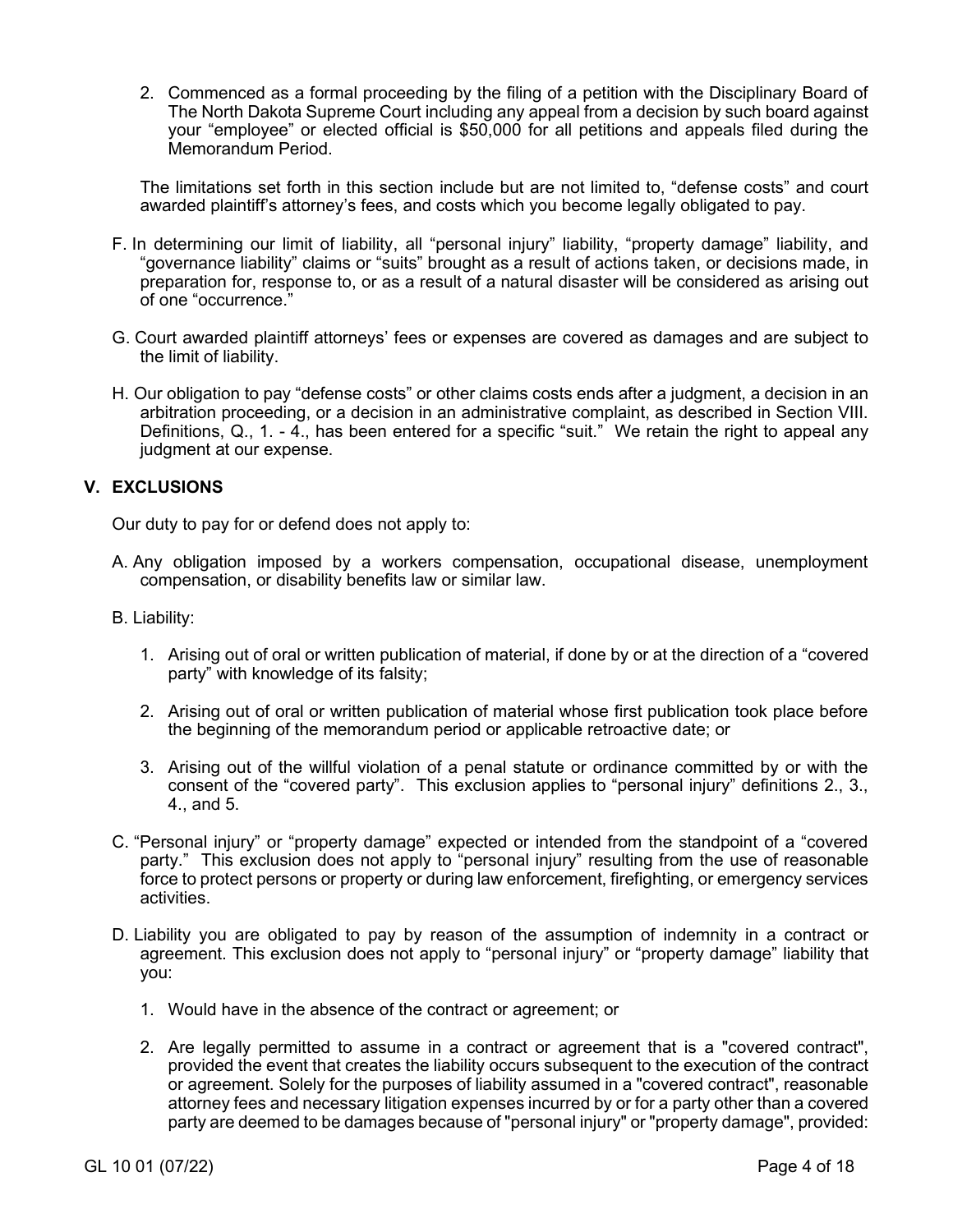- a. Liability to such party for, or for the cost of, that party's defense has also been assumed in the same "covered contract"; and
- b. Such attorney fees and litigation expenses are for the defense of that party against a civil or alternative dispute resolution proceeding in which damages to which this memorandum of coverage applies are alleged.
- E. Liability arising out of the ownership, maintenance, use, or entrustment to others of any aircraft or "auto" owned or operated by or rented or loaned to any "covered party." Use includes operation and "loading or unloading."

This exclusion does not apply to:

- 1. Parking an "auto" on, or on the ways next to, premises you own or rent, provided the "auto" is not owned or rented or loaned to you;
- 2. Liability arising out of the operation of any "mobile equipment."
- F. Liability arising out of:
	- 1. The transportation of "mobile equipment" by an "auto" owned or operated by or rented or loaned to any "covered party"; or
	- 2. The use of "mobile equipment" in, or while in practice or preparation for, a prearranged racing speed or demolition contest or in any stunting activity.
- G. Liability due to war, whether or not declared, or any act or condition incident to war. War includes civil war, insurrection, rebellion, or revolution. This exclusion applies only to liability assumed under contract or agreement.
- H. Liability arising out of the failure of any "covered party" to adequately supply gas, water, electricity, or steam.

This exclusion does not apply if the failure to supply results from sudden and accidental injury to tangible property owned or used by you to process or transmit the gas, water, electricity, or steam.

I. "Personal injury" or "property damage" resulting from the ownership or operation of any airport, airpark, or similar facility, including runways, hangars, buildings, or other properties used in connection with aviation activities.

This exclusion does not apply to "personal injury" definitions 7. Discrimination or 8. Harassment.

- J. "Property damage" to:
	- 1. Property a "covered party" owns, rents, or occupies. However;
		- a. Only exclusion C. applies to damage by fire to premises rented to you or temporarily occupied by you with permission of the owner; and
		- b. We will cover "property damage", up to \$25,000 per "occurrence", to premises that you rent or occupy for a period of less than seven consecutive days. Coverage is primary to any other collectible insurance or coverage. However, no coverage is provided for the defense of a "suit" brought to determine legal liability or the extent of loss to such property.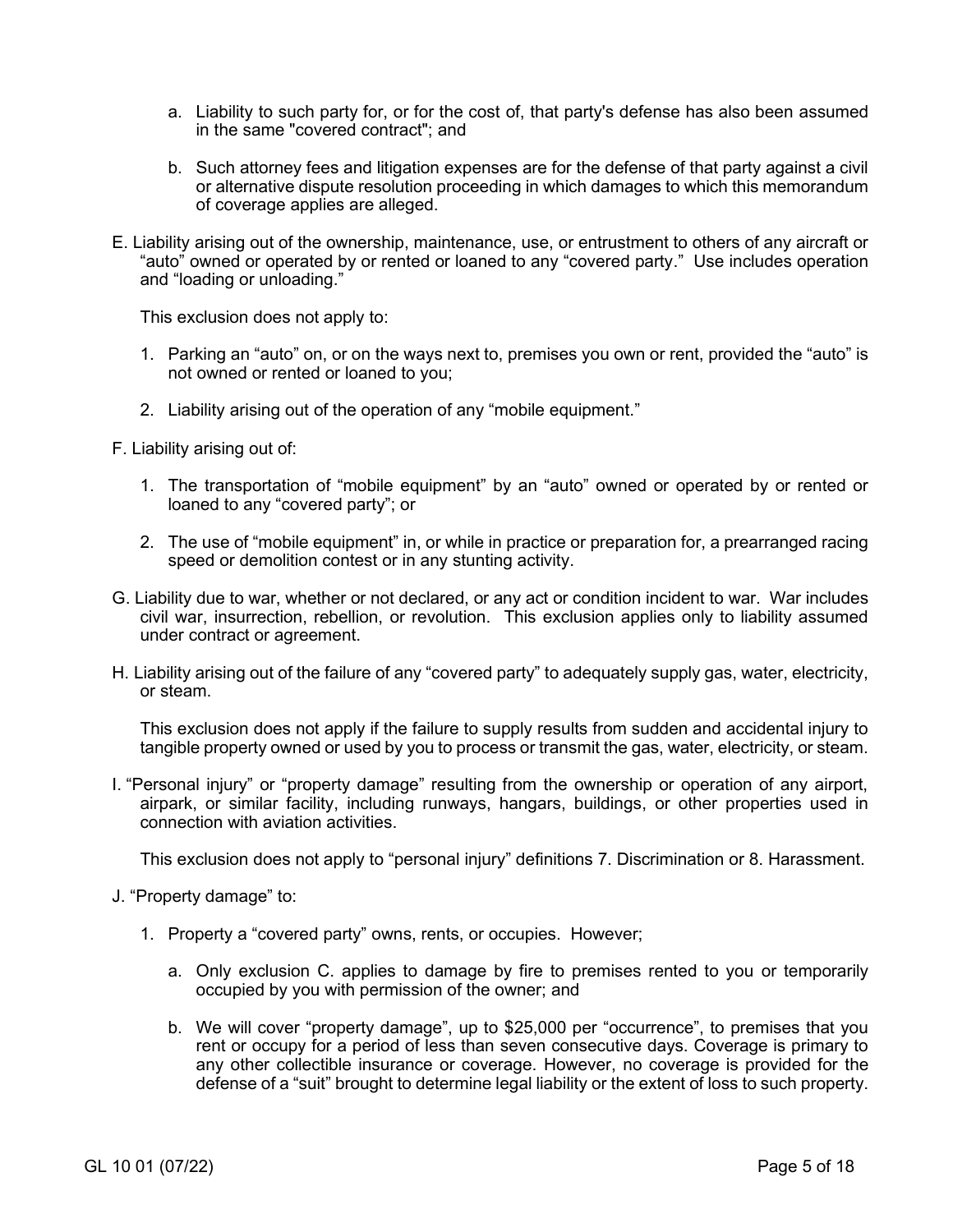- 2. Premises you sell, give away, or abandon if the "property damage" arises out of any part of those premises: or
- 3. Property loaned to the "covered party" or personal property in the "covered party's" care, custody, or control;

This exclusion does not apply to:

- a. "Property Damage" up to \$2,500 per "occurrence" to property of others, excluding "autos" and aircraft, in a "covered party's" care, custody, or control. Coverage is primary to any other collectible insurance or coverage. However, no coverage is provided for the defense of a "suit" brought to determine legal liability or the extent of loss to such property; or
- b. Personal property of others, excluding aircraft or property of emergency services organizations, controlled by a "covered party" for official use in an emergency situation or while training for an emergency situation within the Named Member's jurisdictional boundary. Coverage is primary to any other collectible insurance or coverage.
	- (1) This extension of coverage does not apply to mechanical breakdown of "autos" or mobile equipment unless operated by the Named Member's officials, employees, or volunteers.
	- (2) Personal property is considered to be controlled by a "covered party" for official use and the named member is deemed to be legally liable for damage to such property if:
		- (a) The property is operated by a "covered party"; or
		- (b) Operation of the property is being managed by a "covered party."
- K. "Medical payments" for "personal injury":
	- 1. To any "covered party".

This exclusion does not apply to bodily injury to volunteer emergency personnel while responding to an emergency. Payment is for medical expenses in excess of available medical insurance, accident or injury insurance, workforce safety and insurance, or similar insurance or a combination thereof.

- 2. To a person hired to do work on behalf of any "covered party" or a tenant of any "covered party";
- 3. To a person injured on that part of premises "you" own or rent that the person occupies;
- 4. To a person, whether or not an employee of any "covered party", if benefits for the "personal injury" are payable or must be provided under a workers compensation or disability benefits law or a similar law;
- 5. To a person taking part in a recreational activity, athletic activity, or practicing for or participating in any competition, contest, exhibition, demonstration, sport, or race;
- 6. To any inmate, patient, or prisoner who is being treated, cared for, detained, or imprisoned by any "covered party";
- 7. To any student;
- 8. Excluded under "personal injury";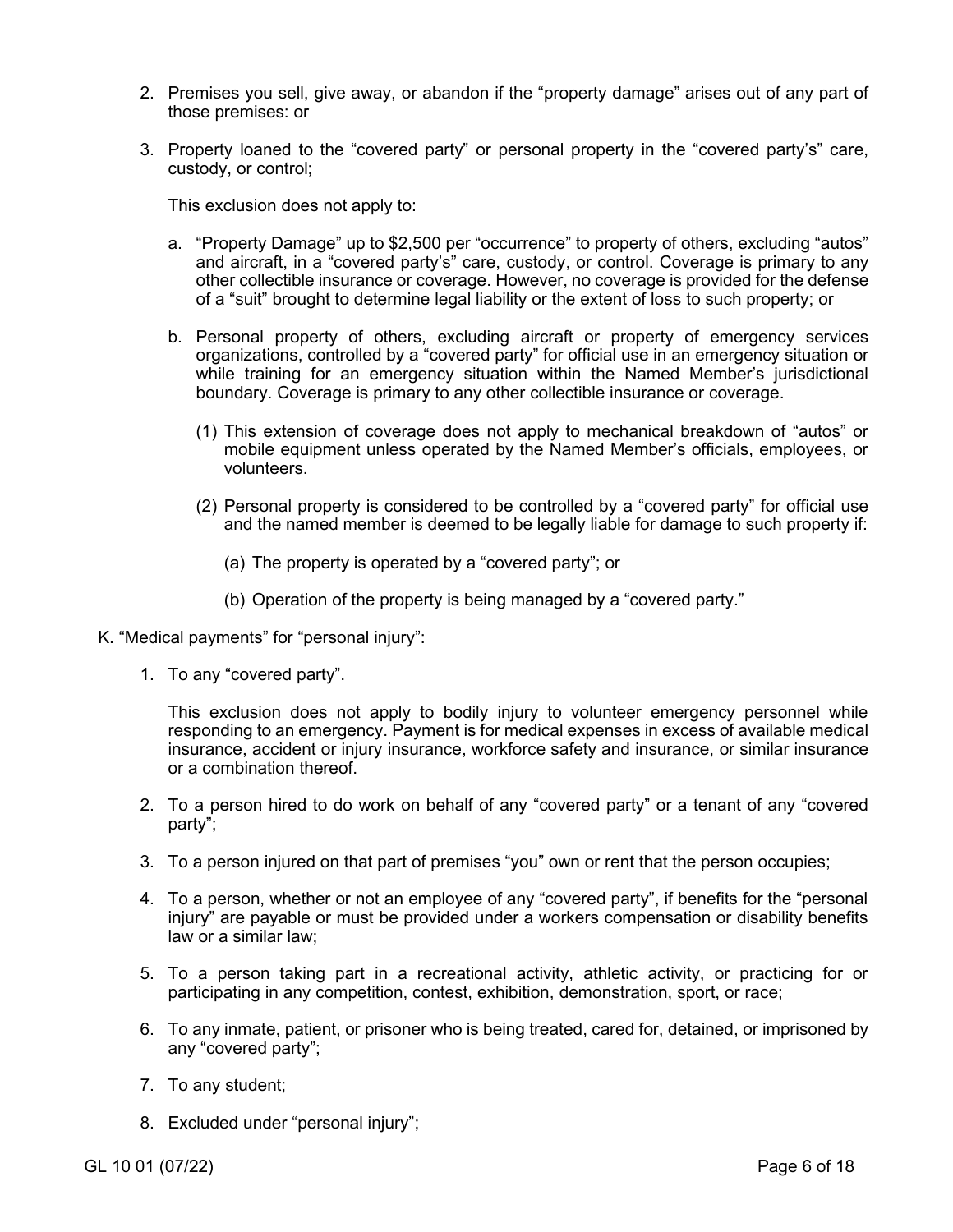- 9. To a person injured on that part of premises you own that is used as a public roadway, street, alleyway, or parking lot;
- 10. To a person injured on that part of premises you own that is used as a public sidewalk, bicycle path, or recreational trail;
- 11. To a person injured on that part of premises you own that is vacant property, undeveloped land, or used for a recreational purpose.
- 12. To a person unlawfully occupying a premises you own, lease or rent.
- L. Damage To "Your Product": "Property damage" to "your product" arising out of it or any part of it.
- M. Damage To "Your Work": "Property damage" to "your work" arising out of it or any part of it. This exclusion does not apply if the damaged work or the work out of which the damage arises was performed on your behalf by a subcontractor.
- N. Liability for failure to effect or maintain any insurance or bond.
- O. Liability for failure or alleged failure:
	- 1. To request, levy, tax, solicit, or apply for monies from any source; or
	- 2. To provide guidance on the availability of funding or assurance of funding, from any source, to or for any individual, government unit, corporation, organization or other entity.

However, this exclusion does not apply to defense, costs or supplementary payments.

- P. Liability for failure to comply with the provisions of the National Flood Insurance Act of 1968 and amendments thereto, the National Flood Insurance Reform Act of 1994 and amendments thereto or similar federal, state or local laws.
- Q. Liability arising from responsibilities, obligations, or duties imposed on you as a fiduciary by the Employee Retirement Income Security Act of 1974 and amendments thereto or similar federal, state or local laws.
- R. "Governance liability" for:
	- 1. Any amount actually or allegedly due under the terms of any express, implied, actual or constructive contract, agreement, warranty, guarantee or promise whether written or verbal; or
	- 2. For damages arising as a consequence of the failure, refusal, or inability of a "covered party" to enter into, renew, or perform any contract or agreement.

However, this exclusion does not apply with respect to defense, costs, or supplementary payments resulting from a "suit" to which this exclusion applies.

- S. Liability based upon or attributable to a "covered party" gaining in fact any personal profit or advantage to which they were not legally entitled, including remuneration paid in violation of the law as determined by the Courts.
- T. Liability arising out of the use of any trampoline. However, this exclusion does not apply to the use of a "mini trampoline."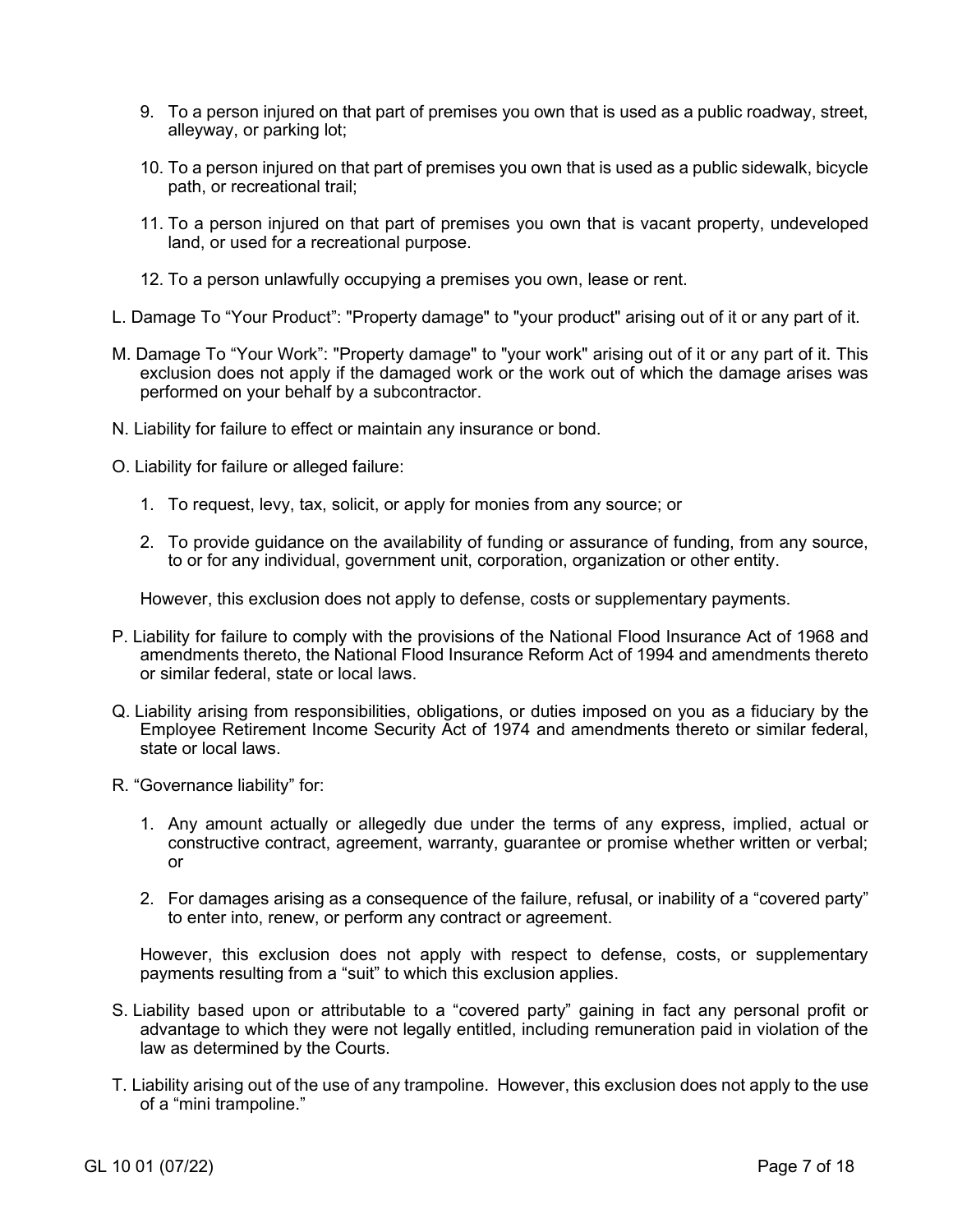- U. Liability arising out of or in any way connected with any operation of the principles of eminent domain, condemnation proceedings, or "inverse condemnation", by whatever name called. However, this exclusion does not apply to defense, costs, or supplementary payments.
- V. Any claim or "suit" brought by you against any "covered party."
- W. Liability assumed by a "covered party" under any contract guaranteeing the result of any treatment. However, this exclusion does not apply to defense, costs, or supplementary payments.
- X. Liability or costs resulting from the actual, alleged, or threatened discharge, dispersal, release, or escape of "pollutants":
	- 1. At or from premises which is or has at any time been owned, rented or occupied by a "covered party";
	- 2. At or from any site or location used by or for you or others for the handling, storage, disposal, processing, or treatment of waste;
	- 3. Which are at any time transported, handled, stored, treated, disposed of, or processed as waste by or for you or any person or organization for whom you may be legally responsible; or
	- 4. At or from any site or location on which you or any contractors or subcontractors working directly or indirectly on your behalf are performing operations:
		- a. If the "pollutants" are brought on or to the site or location in connection with such operations; or
		- b. If the operations are to test, monitor, clean up, remove, contain, treat, detoxify, or neutralize the "pollutants."

This exclusion does not apply to:

- 1. Loss or injury caused by heat, smoke, or fumes from a "hostile fire";
- 2. Sudden and accidental loss arising out of the application of pesticides; or
- 3. A maximum of \$250,000 per "occurrence" that a "covered party" legally must pay as damages, cleanup costs, or "defense costs" because of "personal injury" or "property damage" arising out of the sudden and accidental escape of "pollutants." However, this does not apply to damages, cleanup costs, or "defense costs" resulting from X.2. & X.3. above or the disposal of waste fluid from vehicles or other equipment.
- Y. Any loss, cost, or expense arising out of any governmental direction or request that you test for, monitor, clean up, remove, contain, treat, detoxify, or neutralize "pollutants."
- Z. Liability resulting from radioactive, toxic, or explosive properties of source material, special nuclear material, or by-product material, all as defined in the Atomic Energy Act of 1954 or any amendments thereof.
- AA. Liability arising out of any claim or "suit", any "covered party" was aware of, which occurred on or after the retroactive date and prior to the coverage period.

BB. "Governance liability" arising out of: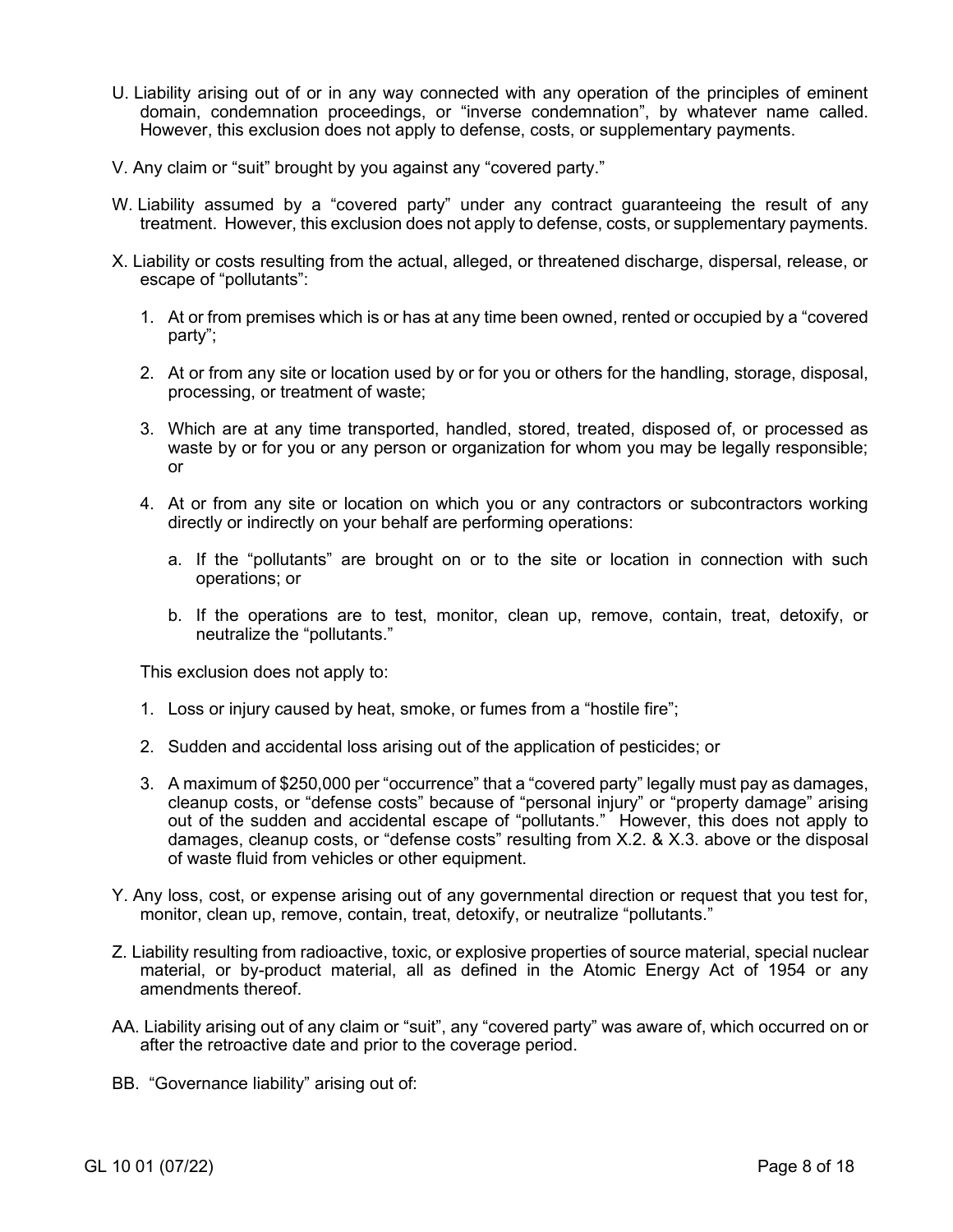- 1. A lease of real estate owned by the Named Member and the subsequent sublease of such demised real estate by the Named Member, which is transacted with a corporation that has as a member of its board of directors, a current board member of the Named Member; or
- 2. The sale of real estate by the Named Member and the subsequent purchase, lease with option to purchase, contract for deed, or similar agreement for the reacquisition of title to such real estate by the Named Member, which is transacted with a corporation that has as a member of its board of directors, a current board member of the Named Member; or
- 3. A claim or "suit" alleging a violation of North Dakota Century Code, Chapter 44-04, associated with actions taken in conjunction with a transaction described in 1. or 2. above; or
- 4. A claim or "suit" against a corporation that is a party to a transaction described in 1. or 2. above; or
- 5. A claim or "suit" alleging a corporation that is a party to a transaction described in 1. or 2. above is a subsidiary of or under the control or supervision of the Named Member.
- CC. Liability arising from the failure or alleged failure to comply with provisions of:
	- 1. The Securities Act of 1933;
	- 2. The Securities Exchange Act of 1934;
	- 3. The Private Securities Litigation Act of 1995;
	- 4. Any State securities statute or regulation; or amendments thereto.
- DD. Any loss, damage, liability, claim, cost, or expense allegedly or arising out of, based upon, or attributable to a "data breach."
- EE. Any loss, damage, liability, claim, cost, or expense allegedly or arising out of, based upon, or attributable to a "cyber event."

This exclusion does not apply to a maximum of \$1,000,000 per "occurrence" for defense, supplementary payments, and sums that a "covered party" legally must pay as damages because of "personal injury", "property damage", or "governance liability" arising out of a "cyber event."

# **VI. SUPPLEMENTARY PAYMENTS – COVERAGE A. AND C.**

A. We will pay, with respect to any claim or "suit" we defend:

- 1. All expenses we incur.
- 2. The cost of bail bonds required because of accidents or traffic violations arising out of the use of any vehicle to which the "Personal Injury" Liability Coverage applies. We do not have to furnish these bonds.
- 3. The cost of bonds to release attachments, but only for bond amounts within the applicable limit of liability. We do not have to furnish these bonds.
- 4. All reasonable expenses incurred by a "covered party" at our request.
- 5. All court costs taxed against a "covered party" in a "suit" we defend, excluding attorneys' fees or attorneys' expenses taxed against a "covered party."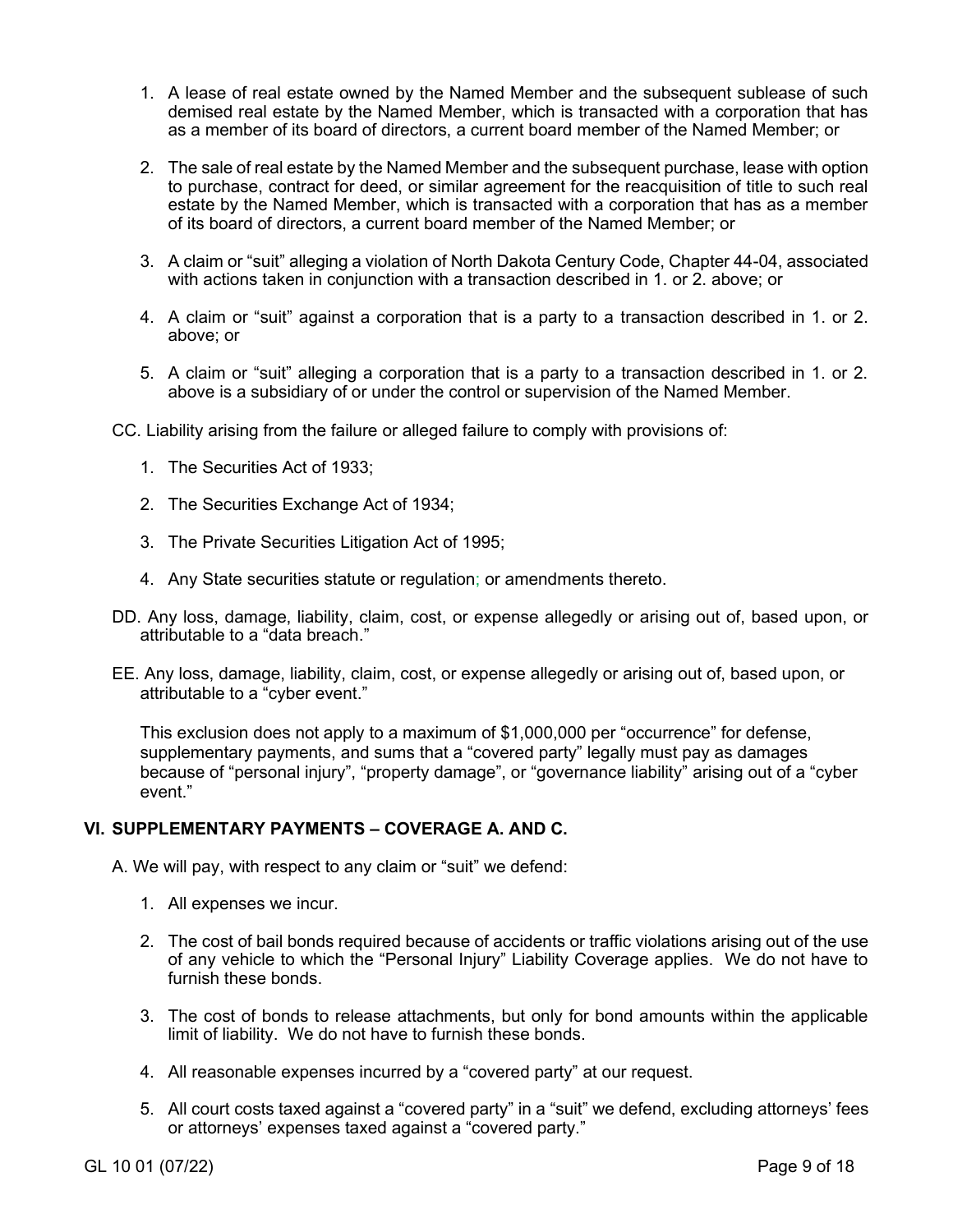- 6. Pre-judgment interest awarded against a "covered party" on that part of a judgment we may pay. If we make an offer to pay the applicable limit of liability, we will not pay any pre-judgment interest based on that period of time after the offer.
- 7. All interest on the full amount of any judgment that accrues after entry of the judgment and before we have paid, offered to pay, or deposited in court the part of the judgment that is within the applicable limit of liability.

These payments will not reduce the limit of liability.

- B. If we defend the Named Member against a "suit" and an indemnitee of the Named Member is also named as a party to the "suit", **we will defend that indemnitee to the extent indemnification by the Named Member is allowed under North Dakota law** for "personal injury" or "property damage", if all the following conditions are met:
	- 1. The "suit" against the indemnitee seeks damages for which the Named Member has assumed the liability of the indemnitee in a contract or agreement that is a "covered contract";
	- 2. This memorandum of coverage applies to "personal injury" or "property damage" liability assumed by the Named Member.
	- 3. The obligation to defend or the cost of the defense of, that indemnitee, has also been assumed by the Named Member in the same "covered contract";
	- 4. The allegations of the "suit" and the information we know about the "occurrence" are such that no conflict appears to exist between the interests of the Named Member and the interests of the indemnitee;
	- 5. The indemnitee and the Named Member ask us to conduct and control the defense of that indemnitee against such "suit" and agree that we can assign the same counsel to defend the Named Member and the indemnitee; and
	- 6. The indemnitee:
		- a. Agrees in writing to:
			- (1) Cooperate with us in the investigation, settlement, or defense of the "suit";
			- (2) Immediately send us copies of any demands, notices, summonses, or legal papers received in connection with the "suit";
			- (3) Notify any other insurer whose coverage is available to the indemnitee; and
			- (4) Cooperate with us with respect to coordinating other applicable insurance or coverage available to the indemnitee; and
		- b. Provides us with written authorization to:
			- (5) Obtain records and other information related to the "suit"; and
			- (6) Conduct and control the defense of the indemnitee in such "suit."

So long as the above conditions are met, attorneys' fees incurred by us in the defense of that indemnitee, necessary litigation expenses incurred by us and necessary litigation expenses incurred by the indemnitee at our request will be paid as Supplementary Payments.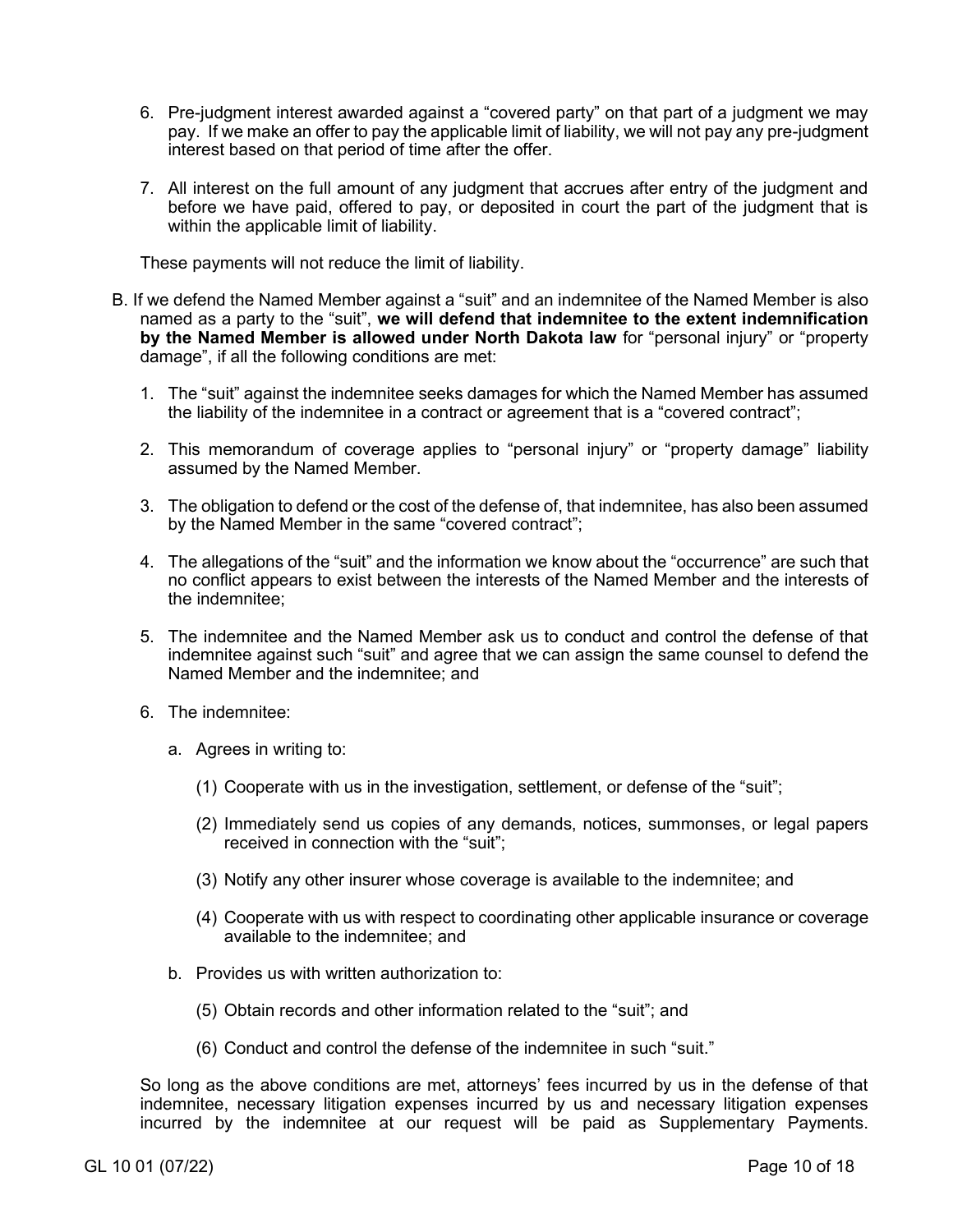Notwithstanding the provisions of Paragraph V. D. 2., of this Memorandum of Coverage, such payments will not be deemed to be damages for "personal injury" or "property damage" and will not reduce the limits of liability.

Our obligation to defend the Named Member's indemnitee and to pay for attorneys' fees and necessary litigation expenses as Supplementary Payments ends when we have used up the applicable limit of liability in the payment of judgments or settlements or the conditions set forth above, or the terms of the agreements described in Paragraph 6. above are no longer met.

### **VII.LIABILITY CONDITIONS**

A. Bankruptcy:

Your bankruptcy or insolvency will not relieve us of our obligations under this memorandum of coverage.

B. Duties in the event of an "occurrence", claim, or "suit":

We have no duty to provide coverage under this memorandum of coverage unless there has been full compliance with the following duties:

- 1. You must see to it that we are notified promptly of any "occurrence", which may result in a claim. Notice should include:
	- a. How, when, and where the "occurrence" took place; and
	- b. The names and addresses of any injured persons and witnesses.
- 2. If a claim is made or "suit" is brought against any "covered party", you must see to it that we receive prompt written notice of the claim or "suit."
- 3. You and any other involved "covered party" must:
	- a. Immediately send us copies of any demands, notices, summonses, or legal papers received in connection with the claim or "suit."
	- b. Authorize us to obtain records and other information;
	- c. Cooperate with us in the investigation, settlement, or defense of the claim or "suit"; and
	- d. Assist us, upon our request, in the enforcement of any right against any person or organization which may be liable to a "covered party" because of injury or damage to which this coverage may apply.
- 4. No "covered party" will, except at their own cost, voluntarily make a payment, assume any obligation or incur any expense, other than first aid, without our consent.
- C. Legal action against us:

No person or organization has a right under this Coverage Part:

- 1. To join us as a party or otherwise bring us into a "suit" asking for damage from a "covered party"; or
- 2. To sue us on this Coverage Part unless all of its terms have been fully complied with.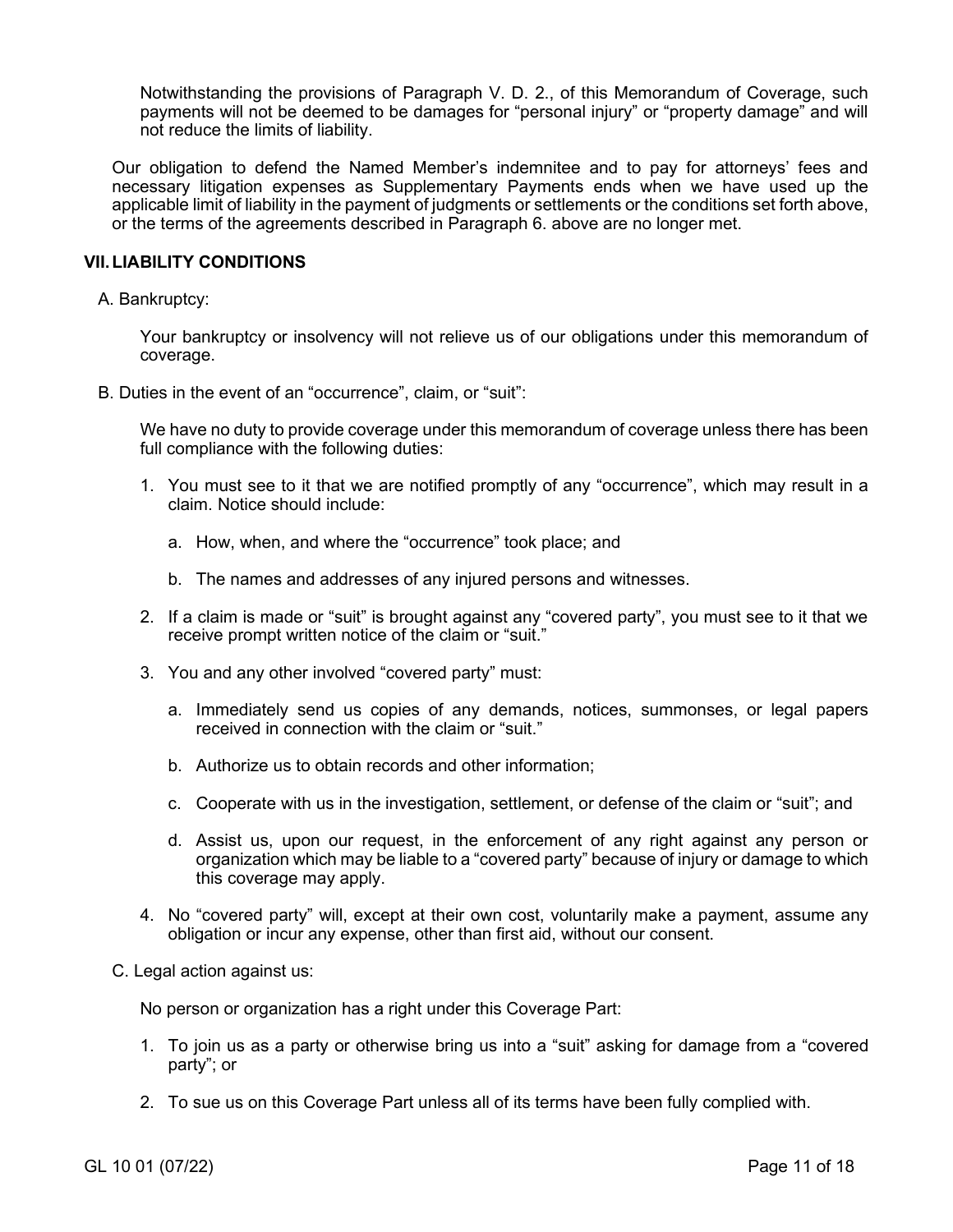A person or organization may sue us to recover on an agreed settlement or on a final judgment against a "covered party" obtained after an actual trial, but we will not be liable for damages that are not payable under the terms of this Coverage Part or that are excess of the applicable limit of liability. An agreed settlement means a settlement and release of liability signed by us, the "covered party" and the claimant or the claimant's legal representative.

D. Other coverage or insurance:

This coverage is excess over any other liability coverage or insurance, whether primary, excess, contingent, or on any other basis, except where liability coverage is indicated as primary to any other collectible insurance or liability coverage. We have no duty under any coverage to defend any claim or "suit" that any other insurer has a duty to defend. If no other insurer defends, we will undertake to do so, but we will be entitled to the "covered party's" rights against those other insurers. If no other valid and collectible insurance or liability coverage is available to a "covered party" for a loss we cover under Coverage A or C of this Coverage Part, this coverage is primary.

#### E. Contribution audit:

- 1. We will compute all contributions for this memorandum of coverage in accordance with our rules and rates.
- 2. Contribution shown in this memorandum of coverage is a deposit contribution only. At the close of each audit period, we have the authority to compute the earned contribution for that period. Audit contributions are due and payable on notice to the first Named Member. If the sum of the advance and audit contributions paid for the memorandum term is greater than the earned contribution, we will return the excess to the first Named Member.
- 3. The first Named Member must keep records of the information we need for contribution computation, and send us copies at such times as we may request.
- F. Separation of "covered parties":

Except with respect to the limit of liability, any rights or duties specifically assigned to the first Named Member, this coverage applies:

- 1. As if each Named Member were the only Named Member; and
- 2. Separately to each "covered party" against whom a claim is made or "suit" is brought.
- G. Transfer of rights of recovery against others to us:

If a "covered party" has rights to recover all or part of any payment we have made under this Coverage Part, those rights are transferred to "us". The "covered party" must do nothing after loss to impair them. At our request, the "covered party" will bring "suit" or transfer those rights to us and help enforce them.

# **VIII. DEFINITIONS**

- A. "Auto" means a land motor vehicle, trailer, or semi-trailer designed for travel on public roads, including any attached machinery. But "auto" does not include "mobile equipment".
- B. "Computer System" means any computer hardware, software, firmware, electronic device, electronic data storage device, mobile phones, tablets or any similar device, electronic backup facility, networking device, industrial control system, or any component thereof, or any associated input or output devices, network storage equipment, or storage area network, including but not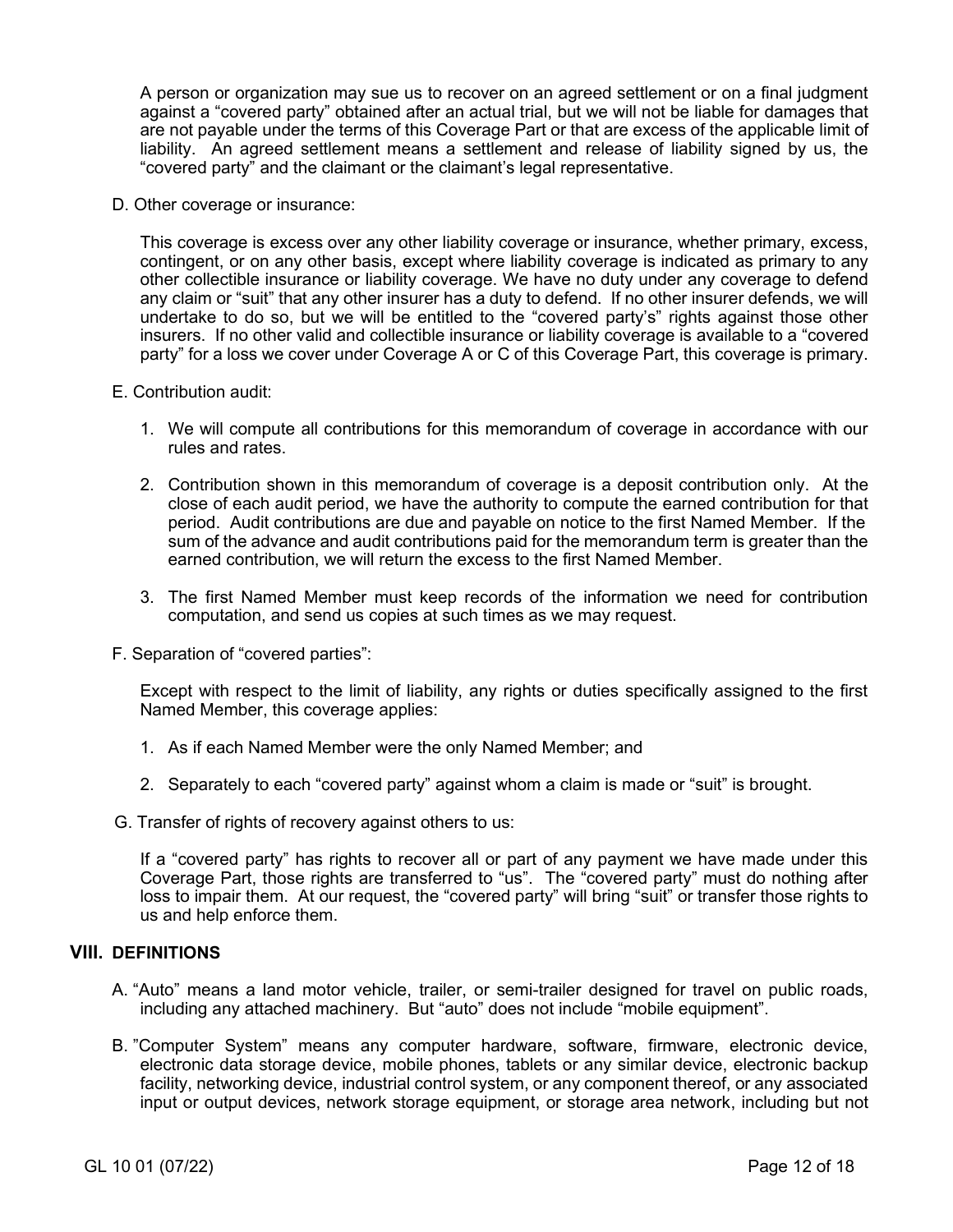limited to those that have the capability to be linked together through the internet or internal network or that are connected through data storage or other devices.

- C. "Covered Contract" means
	- 1. A contract for a lease of premises. However, that portion of the contract for a lease of premises that indemnifies any person or organization for damage by fire to premises while rented to you or temporarily occupied by you with permission of the owner is not a "covered contract";
	- 2. A sidetrack agreement;
	- 3. Any easement or license agreement;
	- 4. An obligation, as required by ordinance, to indemnify a municipality, except in connection with work for a municipality;
	- 5. An elevator maintenance agreement;
	- 6. That part of any other contract or agreement pertaining to your business (including an indemnification of a municipality in connection with work performed for a municipality) under which you assume the tort liability of another party to pay for "personal injury" or "property damage" to a third person or organization. Tort liability means a liability that would be imposed by law in the absence of any contract or agreement.

Paragraph 6. does not include that part of any contract or agreement:

- a. That indemnifies an architect, engineer, or surveyor for injury or damage arising out of:
	- (1) Preparing, approving or failing to prepare or approve, maps, shop drawings, opinions, reports, surveys, field orders, change orders or drawings and specifications; or
	- (2) Giving directions or instructions, or failing to give them, if that is the primary cause of the injury or damage; or
- b. Under which the insured, if an architect, engineer, or surveyor, assumes liability for an injury or damage arising out of the insured's rendering or failure to render professional services, including those listed in (2) above and supervisory, inspection, architectural or engineering activities.
- D. "Cyber Event" means the unauthorized access to; the presence of a "malicious cyber act" on; the spread of a "malicious cyber act" by; the unauthorized or malicious use of; the intentional shutdown as a preventative measure of; any interruption in service due to a "non-malicious cyber act" on; the malicious interference with or the threat to damage, destroy, corrupt, alter, delete, or otherwise preclude or hinder the use of any "computer system." However, "cyber event" does not include a "data breach."
- E. "Data" means any non-public personal information, or any other information, in any format and includes, but is not limited to, records, reports, designs, plans, formulas, processes, trade secrets, patents, financial information, medical or healthcare information, or other protected health information, contact information, account numbers, account histories, passwords, credit or debit card details, name, email address, social security number, driver's license number, state identification number, telephone number, personally identifiable photos, personally identifiable videos, internet browsing history, biometric records, or other non-public personal information as may be defined in any privacy or cyber laws.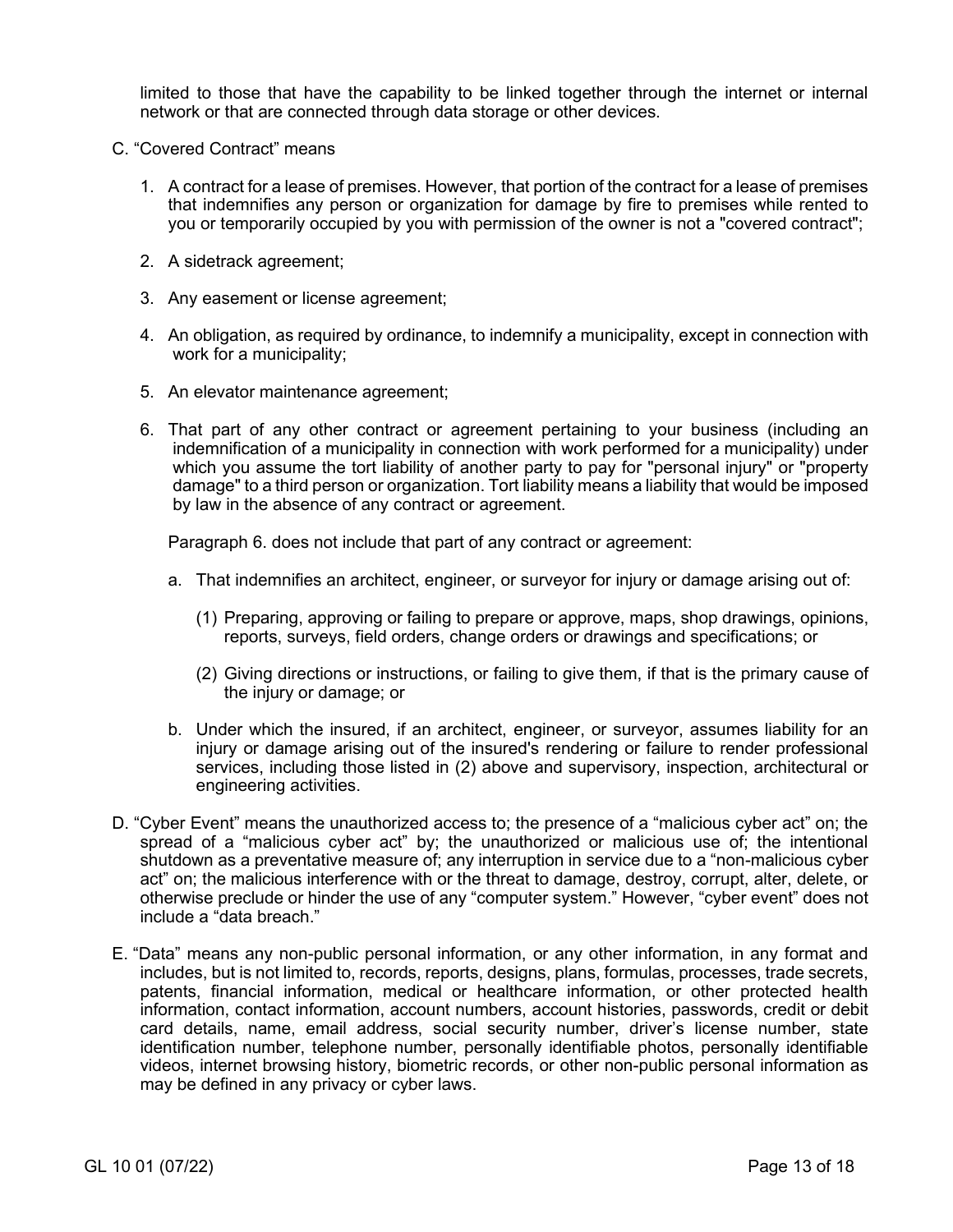- F. "Data Breach" means the modification, corruption, loss, destruction, theft, collection, use, illegitimate or unauthorized access, handling, or unlawful or unauthorized processing or disclosure of "data", or the inability to access such "data", or the loss, destruction, or theft of any computer, electronic device, hardware, or component thereof which contains such "data." However, "data breach" does not include a "cyber event."
- G. "Defense costs" means all fees and expenses incurred by us caused by and relating to the adjustment, investigation, defense, or litigation of a claim or "suit" including attorney's fees, court costs, and interest on judgments accruing after entry of judgment.
- H. "Employee" means:
	- 1. Any individual serving as an officer, employee, board member, volunteer, or servant of the Named Member, whether elected or appointed and whether or not compensated; and
	- 2. A "leased worker".

"Employee" does not include:

- 1. An independent contractor;
- 2. An officer or employee of an independent contractor;
- 3. A person performing tasks the details of which you have no right to control; or
- 4. A "temporary worker".
- I. "Governance liability" means any actual or alleged misstatement, misleading statement, act or omission, neglect or breach of duty including misfeasance, malfeasance or nonfeasance by a "covered party". "Governance liability" does not include "personal injury" liability or "property damage" liability.
- J. "Hostile fire" means a fire that becomes uncontrollable or breaks out from where it was intended to be.
- K. "Inverse condemnation" means a claim or "suit" alleging that a "covered party" has taken or diminished the value of real estate through use restrictions on such real estate or use of adjacent real estate or air space by a "covered party."
- L. "Leased worker" means a person leased to you by a labor leasing firm under an agreement between you and the labor leasing firm, to perform duties related to the conduct of your operations. "Leased worker" does not include a "temporary worker."
- M. "Loading or unloading" means the handling of property:
	- 1. After it is moved from the place where it is accepted for movement into or onto an aircraft or "auto";
	- 2. While it is in or on an aircraft or "auto"; or
	- 3. While it is being moved from an aircraft or "auto" to the place where it is finally delivered;

But "loading and unloading" does not include the movement of property by means of a mechanical device, other than a hand truck, that is not attached to the aircraft or "auto."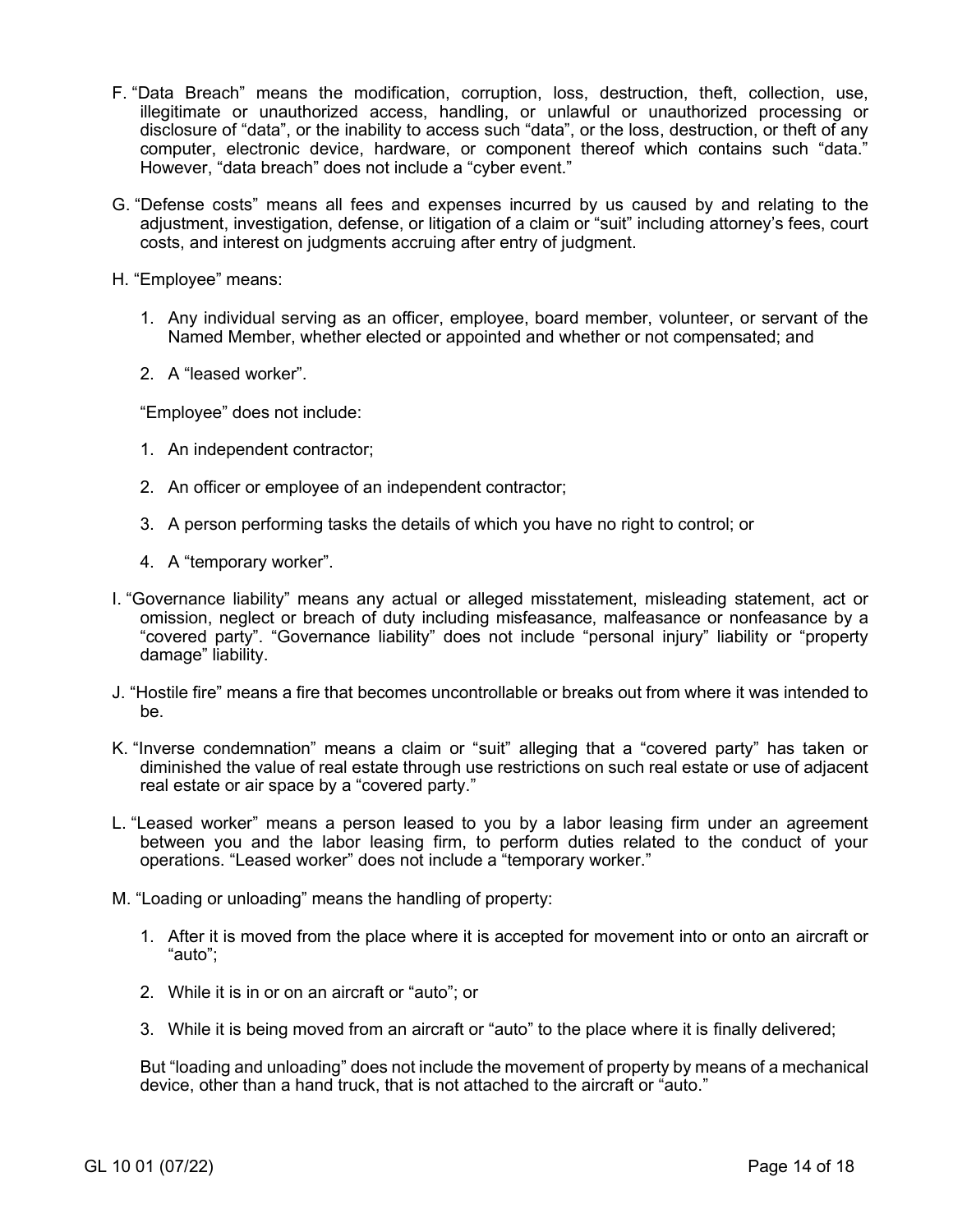- N. "Malicious Cyber Act" means any malicious act committed against your "computer system", or malicious access to or hacking of your "computer system", for the purpose of creating, deleting, taking, collecting, altering, deleting, encrypting, or destroying your "data" or services. "Malicious cyber act" includes the introduction of malware, programs, files, or instructions of a malicious nature that may disrupt, harm, or impede access to, or in any way corrupt the operation of a "computer system", or the "data" or software within, including, but not limited to, malicious code, ransomware, cryptoware, viruses, trojans, worms, logic, or time bombs.
- O. "Medical payments" means medical expenses for "personal injury" caused by an accident:
	- 1. On premises you own or rent;
	- 2. On ways next to premises you own or rent; or
	- 3. Because of your operations;

Provided that:

- 1. The accident takes place during the memorandum period;
- 2. The expenses incurred are reported to us within one year of the accident; and
- 3. The injured person submits to examination, at our expense, by physicians of our choice as often as we reasonably require.

We will make these payments regardless of fault.

- P. "Mini trampoline" means a trampoline that consists of a rebound area that is less than sixteen square feet.
- Q. "Mobile equipment" means any of the following types of land vehicles, including any attached machinery or equipment:
	- 1. Bulldozers, farm machinery, forklifts, and other vehicles designed for use principally off public roads;
	- 2. Vehicles maintained for use solely on or next to the premises you own or rent;
	- 3. Vehicles that travel on crawler treads;
	- 4. Vehicles, whether self-propelled or not, maintained primarily to provide mobility to permanently mounted:
		- a. Power cranes, shovels, loaders, diggers, or drills; or
		- b. Road construction or resurfacing equipment such as graders, scrapers, motor patrols, or rollers;
	- 5. Vehicles that are not self-propelled and are maintained primarily to provide mobility to permanently attached equipment of the following types:
		- a. Air compressors, pumps, and generators, including spraying, welding, building cleaning, geophysical exploration, lighting, and well servicing equipment; or
		- b. Cherry pickers or similar devices used to raise and lower workers;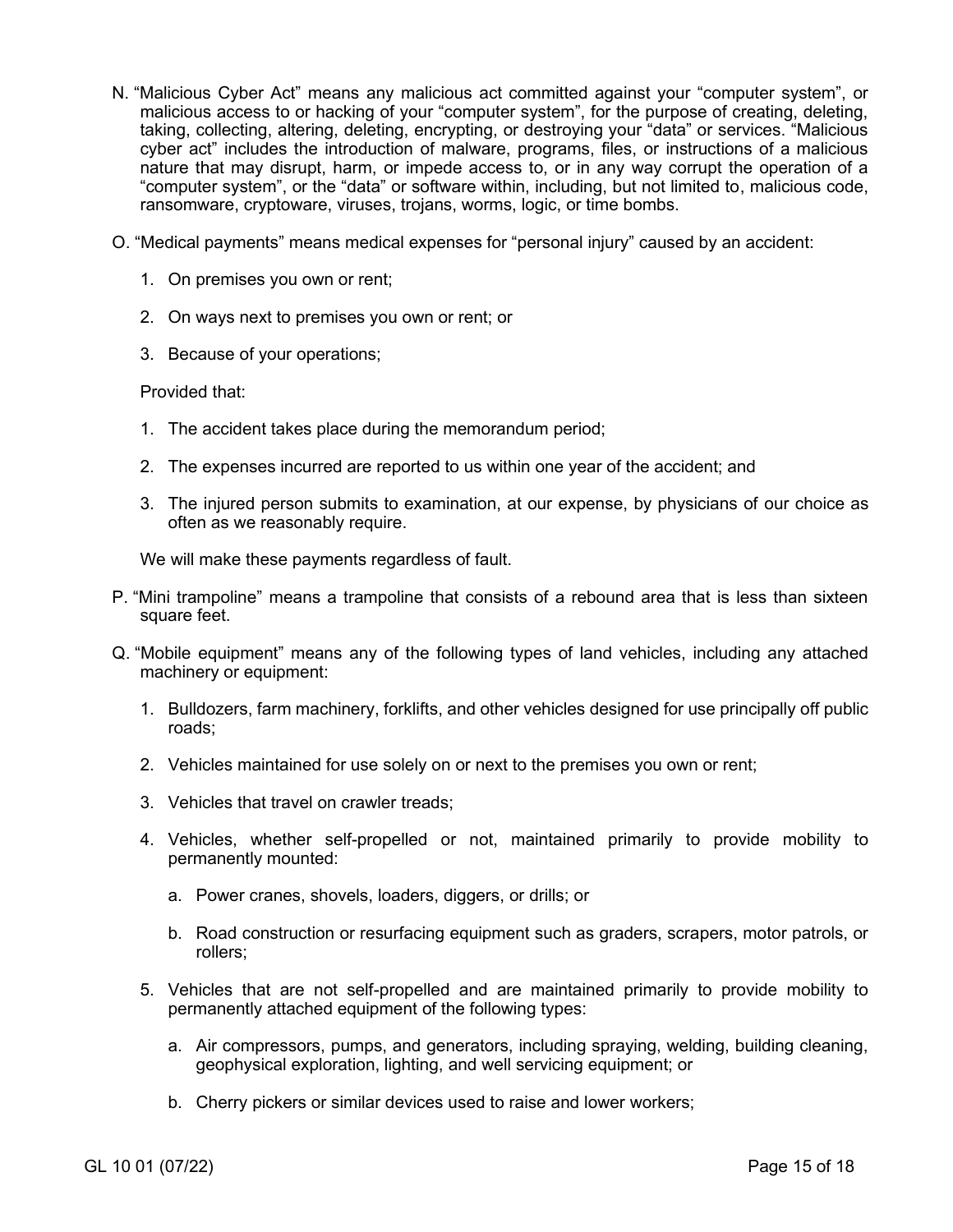6. Vehicles maintained primarily for purposes other than the transportation of persons or cargo.

However, self-propelled vehicles with the following types of permanently attached equipment are not "mobile equipment" but will be considered "autos":

- a. Cherry pickers and similar devices mounted on automobile or truck chassis and used to raise and lower workers; and
- b. Air compressors, pumps, and generators, including spraying, welding, building cleaning, geophysical exploration, lighting, and well servicing equipment.
- R. "Non-Malicious Cyber Act" means human error, including but not limited to an operating error or omission, an error in the choice of the program used, an error in setting parameters, or any inappropriate single intervention by an employee or a third-party providing services; programming error, including but not limited to an error that occurs during the development or encoding of a program, application or operating system that would, once in operation, result in the malfunction of the "computer system," an interruption of operations or an incorrect result; or power failure, surge or diminution of an electrical system controlled by a "covered party."
- S. "Occurrence" means:
	- 1. As respects "personal injury" liability and "property damage" liability, an event including continuous and repeated exposure to the same general harmful conditions, which results during the memorandum period or on or after any applicable retroactive date in "personal injury" or "property damage" a "covered party" neither expected nor intended.
	- 2. As respects "governance liability", an offense committed during the memorandum period or on or after any applicable retroactive date, which results in "governance liability".
- T. "Personal injury" means:
	- 1. Bodily injury, sickness, disease, shock, mental anguish, or mental injury sustained by a person, including death resulting from any of these at any time;
	- 2. False arrest, detention or imprisonment, defective service or process;
	- 3. Malicious prosecution or humiliation;
	- 4. Wrongful entry or eviction or other invasions of the right to private occupancy;
	- 5. Libel, slander, or defamation of character;
	- 6. Assault and battery;
	- 7. Discrimination; or
	- 8. Harassment.
- U. "Pollutants" means any solid, liquid, gaseous, or thermal irritant or contaminant including smoke, vapor, soot, fumes, acids, alkalis, chemicals, and waste. Waste includes materials to be recycled, reconditioned, or reclaimed.
- V. "Property damage" means:
	- 1. Physical injury to tangible property, including all resulting loss of use of that property; or
	- 2. Loss of use of tangible property that is not physically injured.

GL 10 01 (07/22) **Page 16 of 18**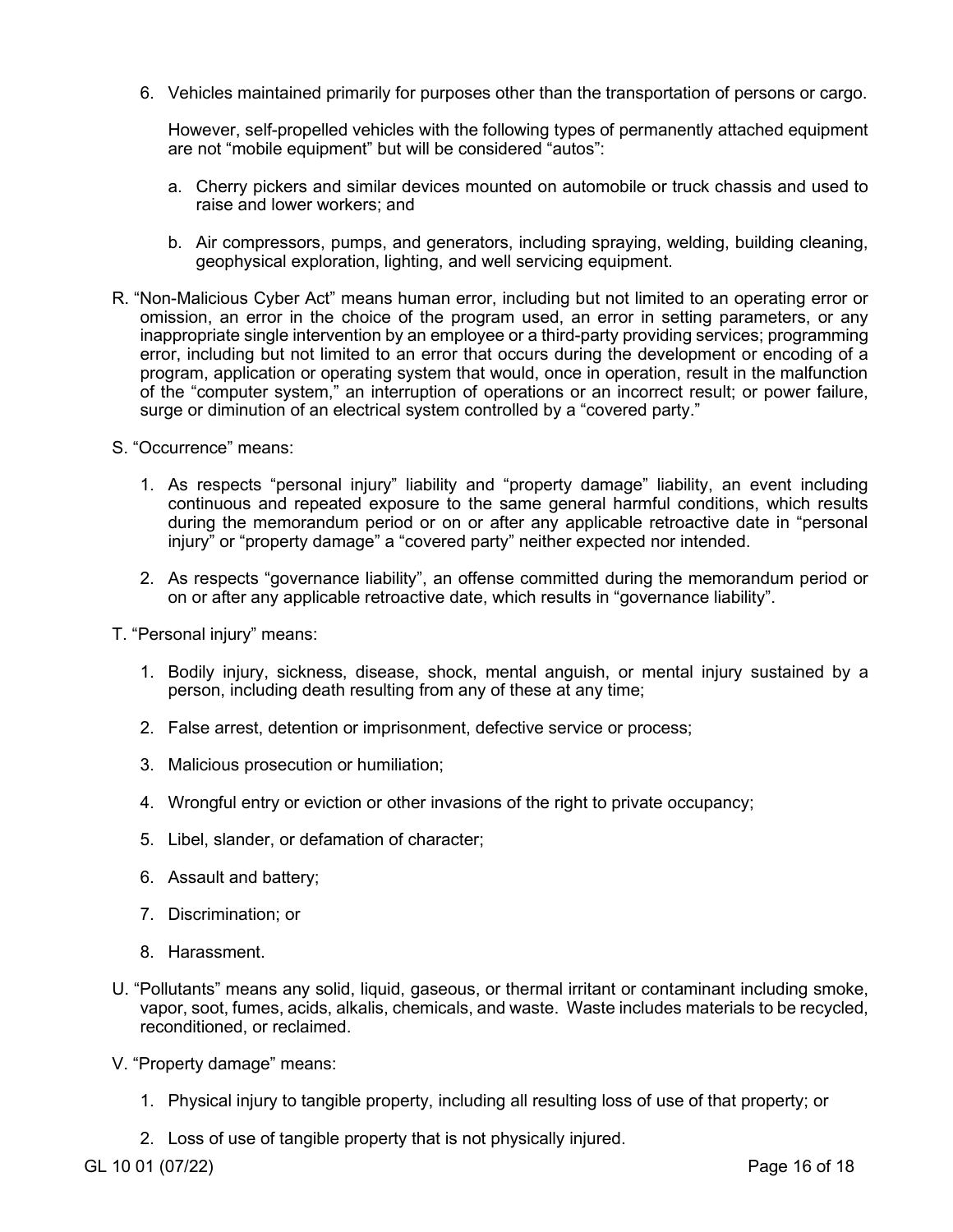### W. "Suit" means:

- 1. A civil proceeding initiated by a summons and complaint or statutory notice of direct appeal brought in a court of competent jurisdiction in which damages because of "personal injury" liability, "property damage" liability, or "governance liability" to which this coverage applies are alleged;
- 2. A civil proceeding initiated by a summons and complaint, writ, or other similar initiating documents in a court of competent jurisdiction in which "governance liability" is alleged and no damages are requested;
- 3. An arbitration proceeding alleging:
	- a. Damages for "personal injury" liability or "property damage" liability to which you must submit or do submit with our consent; or
	- b. Damages for "governance" liability to which you must submit pursuant to a specific statute, governmental rule, or governmental order requiring arbitration or do submit with our consent.
- 4. A complaint filed with the United States Equal Employment Opportunity Commission (EEOC) or the North Dakota Department of Labor alleging discrimination or harassment under the definition of "personal injury" in section VIII. Definitions; or
- 5. A formal proceeding commenced by the filing of a petition with the Disciplinary Board of the North Dakota Supreme Court or an appeal from a decision of the Disciplinary Board against your "employee" or elected official.
- X. "Temporary worker" means a person who is furnished to you to substitute for a permanent "employee" on leave or to meet seasonal or short-term workload conditions.
- Y. "Volunteer" means an individual who is not your "employee", who donates his or her work, acts at the direction of and within the scope of duties determined by you and is not paid a fee, salary, or other compensation by you or anyone else for their work performed for you.
- Z. "Your product":
	- 1. Means:
		- a. Any goods or products, other than real property, manufactured, sold, handled, distributed, or disposed of by:
			- (1) You;
			- (2) Others trading under your name; or
			- (3) A person or organization whose business or assets you have acquired; and
		- b. Containers (other than vehicles), materials, parts or equipment furnished in connection with such goods or products.
	- 2. Includes:
		- a. Warranties or representations made at any time with respect to the fitness, quality, durability, performance, or use of "your product"; and